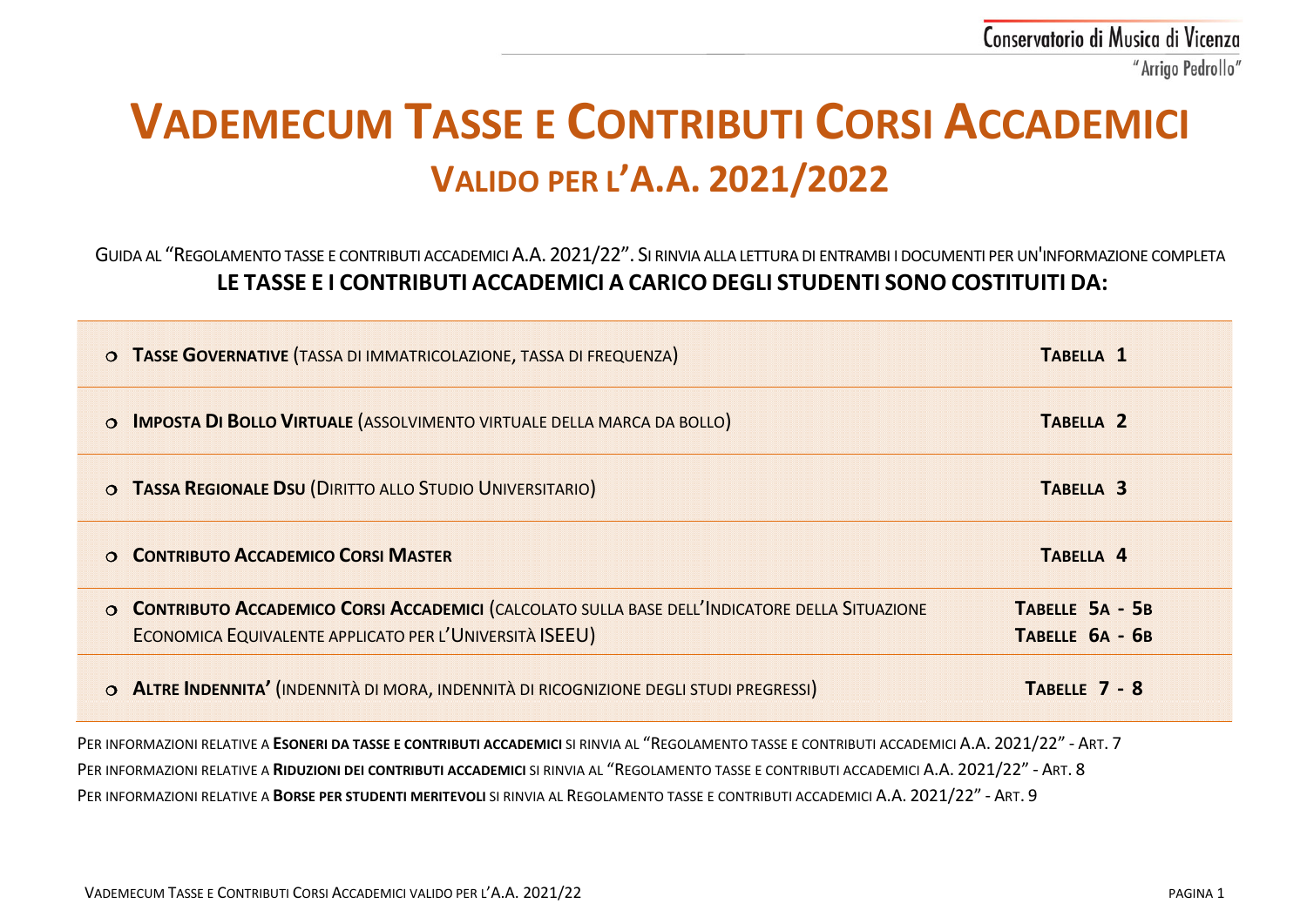#### **IMPORTANTE!** LO STUDENTE CHE NON SIA IN REGOLA COL PAGAMENTO DI TASSE E CONTRIBUTI NON PUÒ:

- ESSERE REGOLARMENTE AMMESSO ALLA FREQUENZA E AGLI ESAMI DI PROFITTO
- ESSERE REGOLARMENTE ISCRITTO ALL'ANNO SUCCESSIVO DI CORSO
- ESSERE AMMESSO ALL'ESAME FINALE
- OTTENERE ALCUN CERTIFICATO RELATIVO ALLA SUA CARRIERA DI STUDIO
- OTTENERE IL TRASFERIMENTO AD ALTRA ISTITUZIONE DI FORMAZIONE SUPERIORE
- CHIEDERE UNA NUOVA IMMATRICOLAZIONE (UNA EVENTUALE NUOVA IMMATRICOLAZIONE SARÀ CONDIZIONATA AL PAGAMENTO DELLE POSIZIONI DEBITORIE PREGRESSE, SALVO UNA DIVERSA VALUTAZIONE IN RELAZIONE ALLA SITUAZIONE ECONOMICA/SOCIALE DELLO STUDENTE INTERESSATO AI FINI DI UNA EVENTUALE RATEIZZAZIONE DEL DOVUTO)

## **1. TASSE GOVERNATIVE TASSA DI IMMATRICOLAZIONE** (SOLO GLI STUDENTI DI NUOVA IMMATRICOLAZIONE) **€ 6,04 TASSA ANNUALE DI FREQUENZA** (PER TUTTI GLI STUDENTI) **€ 15,13 MODALITÀ DI PAGAMENTO** MYPAY (STRUMENTO DI PAGAMENTO ELETTRONICO ABILITATO ANCHE ALLE CARTA DI CREDITO) [HTTPS://MYPAY.REGIONE.VENETO.IT/PA/PUBLIC/RICHIESTAPAGAMENTOSPONTANEO.HTML?CODIPAENTE=CMAP\\_024&CODTIPO=ISCRIZIONE\\_CORSI](https://mypay.regione.veneto.it/pa/public/richiestaPagamentoSpontaneo.html?codIpaEnte=CMAP_024&codTipo=ISCRIZIONE_CORSI) CAUSALE *"TASSA IMMATRICOLAZIONE/FREQUENZA A.A.21/22".* **AGEVOLAZIONI ECONOMICHE** È PREVISTO L'ESONERO TOTALE: > PER GLI STUDENTI APPARTENENTI A NUCLEI FAMILIARI IL CUI VALORE DELL'INDICATORE DELLA SITUAZIONE ECONOMICA EQUIVALENTE (ISEE) È PARI O INFERIORE A € 20.000,00

PER GLI STUDENTI STRANIERI

## **2. IMPOSTA DI BOLLO VIRTUALE**

| CONTRIBUTO PER L'ASSOLVIMENTO VIRTUALE DELLA MARCA DA BOLLO<br>,我们也不会有什么?""我们的人,我们也不会有什么?""我们的人,我们也不会有什么?""我们的人,我们也不会有什么?""我们的人,我们也不会有什么?""我们的人 |  |
|-------------------------------------------------------------------------------------------------------------------------------------------------|--|
| MYPAY (STRUMENTO DI PAGAMENTO ELETTRONICO ABILITATO ANCHE ALLE CARTA DI CREDITO)                                                                |  |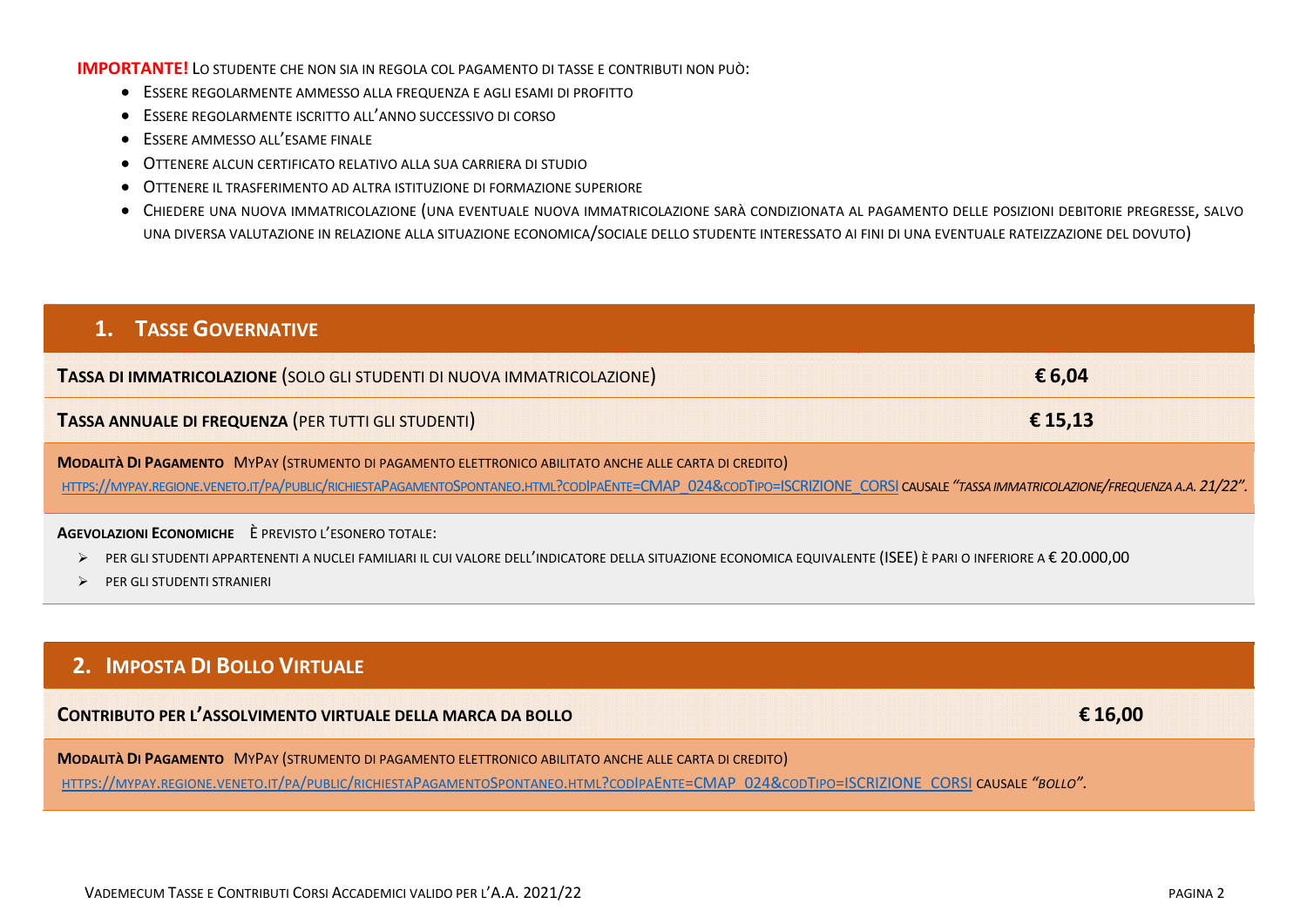## **3. TASSA REGIONALE DSU** (DIRITTO ALLO STUDIO UNIVERSITARIO)

#### **TASSA REGIONALE DSU**

LO STUDENTE CHE PRESENTA DOMANDA DI BORSA DI STUDIO ESU È ESENTATO DAL PAGAMENTO DELLA PRIMA RATA DEL CONTRIBUTO ACCADEMICO; NEL CASO IN CUI RISULTI NON IDONEO, LO STUDENTE SARÀ TENUTO A VERSARE LA PRIMA RATA DEL CONTRIBUTO ACCADEMICO, NON AUMENTATO DEL DIRITTO DI MORA, ENTRO DIECI GIORNI DALLA COMUNICAZIONE DELL'ESU.

**MODALITÀ DI PAGAMENTO** MYPAY (STRUMENTO DI PAGAMENTO ELETTRONICO CON CARTA DI CREDITO)

LE ISTRUZIONI SONO DISPONIBILI AL LINK *[HTTP://WWW.ESU.PD.IT/IT/PAGINE/PAGAMENTI-ELETTRONICI.ASPX](http://www.esu.pd.it/it/Pagine/pagamenti-elettronici.aspx)* PER CHIARIMENTI/AGGIORNAMENTI CONTATTARE ESU DI PADOVA TEL. 049-8235674 GLI STUDENTI STRANIERI*,* PRIVI DI CODICE FISCALE*,* DEVONO RIVOLGERSI ALL'ESU, SCRIVENDO A [DIRITTOALLOSTUDIO@ESU.PD.IT](mailto:dirittoallostudio@esu.pd.it) 

**AGEVOLAZIONI ECONOMICHE** PER INFORMAZIONI CONSULTARE IL SITO [WWW.ESU.PD.IT](http://www.esu.pd.it/)

- È PREVISTO L'ESONERO TOTALE PER CHI È CONTEMPORANEAMENTE ISCRITTO AD UNA UNIVERSITÀ DEL VENETO.
- È POSSIBILE USUFRUIRE DI UNA RIDUZIONE DELL'IMPORTO, PRESENTANDO RICHIESTA DI RIMBORSO ALL'ESU DI PADOVA (UFFICIO BENEFICI ED INTERVENTI).

### **4. CONTRIBUTO DI FREQUENZA CORSI MASTER**

| <b>Corso Master</b>                                                    | Durata/Livello     | $1^{\prime}$ RATA<br>(CONTESTUALMENTE ALL'ISCRIZIONE) | $2^A$ RATA<br>(SCADENZA 15/03/2022) | <b>CONTRIBUTO TOTALE</b> |
|------------------------------------------------------------------------|--------------------|-------------------------------------------------------|-------------------------------------|--------------------------|
| <b>PRASSI ESECUTIVE DEL REPERTORIO RINASCIMENTALE</b>                  | Annuale / Ilivello | €950.00                                               | €950.00                             | 1.900.00                 |
| WOODWIND DOUBLER<br>(polistrumentista poligenere di strumenti a fiato) | Biennale/I livello | € 750.00                                              | €750.00                             | 1.500.00                 |
| REPERTORIO VOCALE DA CAMERA ITALIANO DELL'OTTOCENTO                    | Annuale/II livello | €950.00                                               | €950.00                             | 1.900.00                 |

**MODALITÀ DI PAGAMENTO** MYPAY (STRUMENTO DI PAGAMENTO ELETTRONICO ABILITATO ANCHE ALLE CARTA DI CREDITO)

[HTTPS://MYPAY.REGIONE.VENETO.IT/PA/PUBLIC/RICHIESTAPAGAMENTOSPONTANEO.HTML?CODIPAENTE=CMAP\\_024&CODTIPO=ISCRIZIONE\\_CORSI](https://mypay.regione.veneto.it/pa/public/richiestaPagamentoSpontaneo.html?codIpaEnte=CMAP_024&codTipo=ISCRIZIONE_CORSI) CAUSALE *"CONTRIBUTO ACCADEMICO".*

#### **AGEVOLAZIONI ECONOMICHE**

- MASTER 'REPERTORIO VOCALE DA CAMERA ITALIANO DELL'OTTOCENTO': IN CASO DI ISCRIZIONE DI UN DUO COSTITUITO, LA TASSA DI CIASCUN PARTECIPANTE È RIDOTTA DEL 20%
- POTRANNO ESSERE ASSEGNATE DELLE BORSE DI STUDIO PER MERITO IL CUI NUMERO ED ENTITÀ SARÀ DEFINITO IN RELAZIONE ALL'ENTITÀ DEI CONTRIBUTI DI SPONSOR ESTERNI. I CRITERI DI ATTRIBUZIONE SARANNO OGGETTO DI UN APPOSITO REGOLAMENTO. LE BORSE DI STUDIO VERRANNO ASSEGNATE A CONCLUSIONE DEL MASTER SOTTO FORMA DI RIMBORSO, PARZIALE O TOTALE, DELLE QUOTE DI ISCRIZIONE.

 **€ 173,00**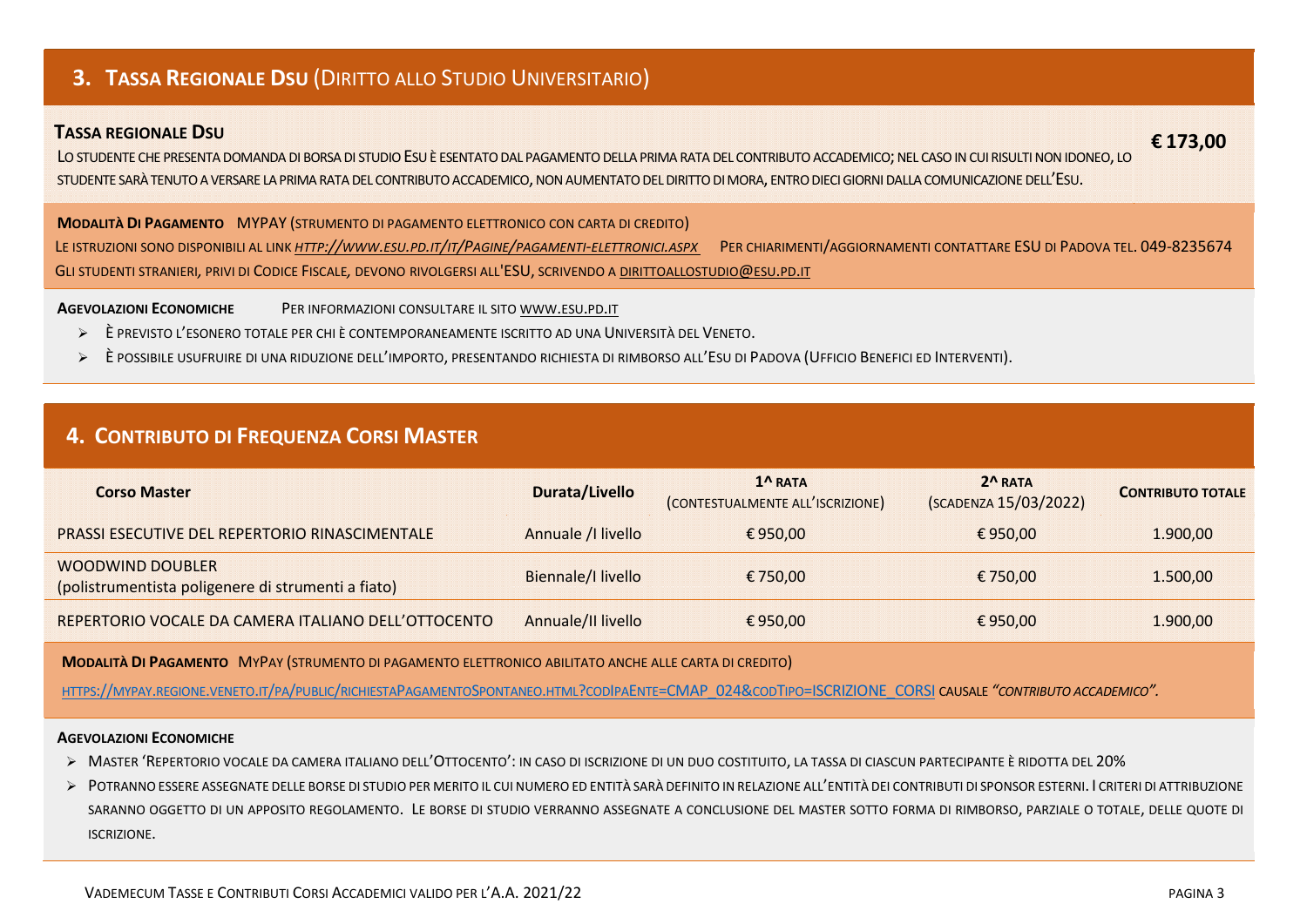## **5A. CONTRIBUTO DI FREQUENZA CORSI ACCADEMICI DI I LIVELLO** AD ECCEZIONE DI DIREZIONE D'ORCHESTRA E MUSICHE TRADIZIONALI

**CALCOLATO SULLA BASE DELL'INDICATORE DELLA SITUAZIONE ECONOMICA EQUIVALENTE APPLICATO PER L'UNIVERSITÀ (ISEEU)**

**AI FINI DEL CALCOLO DEL CONTRIBUTO DI FREQUENZA NON SI TERRA' CONTO DELLA DICHIARAZIONE ISEEU PARIFICATA SE NON PER L'EROGAZIONE DI CONTRIBUTI O BORSE DI STUDIO**

IL MODELLO ISEE PER L'UNIVERSITÀ DOVRÀ ESSERE PRODOTTO IMPROROGABILMENTE ENTRO LE SCADENZE PREVISTE E CONTESTUALMENTE ALLA DOMANDA DI IMMATRICOLAZIONE O DI RINNOVO ISCRIZIONE. L'IMMATRICOLAZIONE O IL RINNOVO ISCRIZIONE EFFETTUATI OLTRE LE DATE DI SCADENZA NON PERMETTERANNO LA RIDETERMINAZIONE DEI CONTRIBUTI IN BASE AL VALORE ISEE.

**LA TABELLA SOTTOSTANTE SI APPLICA AGLI STUDENTI CHE POSSIEDONO I SEGUENTI REQUISITI:**

) **ISCRIZIONE AL 1° ANNO**(A TEMPO PIENO O A TEMPO PARZIALE\*)

**ISCRIZIONE AL 2° ANNO**(A TEMPO PIENO O A TEMPO PARZIALE\*) **CON ALMENO 10 CREDITI ACQUISITI ENTRO IL 10/08/2021**

) **ISCRIZIONE AL 3° ANNO**(A TEMPO PIENO O A TEMPO PARZIALE\*) **CON ALMENO 25 CREDITI ACQUISITI TRA L'11/08/2020 E IL 10/08/2021**

**ISCRIZIONE AL 1° ANNO FUORI CORSO CON ALMENO 25 CREDITI ACQUISITI TRA L'11/08/2020 E IL 10/08/2021**

\*GLI STUDENTI CON ISCRIZIONE "A TEMPO PARZIALE" SONO TENUTI AL VERSAMENTO DEL 50%DEL CONTRIBUTO TOTALE (VEDI ULTIMA COLONNA) CONTESTUALMENTE ALL'ISCRIZIONE (RATEIZZABILE SOLO IN CASO DI IMPORTI SUPERIORI A € 500,00)

\* GLI STUDENTI CON ISCRIZIONE "FUORI CORSO" CHE HANNO ACQUISITO TUTTI I CREDITI, ASSOLTO TUTTI I DEBITI, SOSTENUTO TUTTI I DEBITI, SOSTENUTO TUTTI I DEBITI, SOSTENUTO TUTTI I GLI ESAMI, CON ESCLUSIONE DELLA SOLA PROVA FIN IN RELAZIONE AL VALORE ISEEU, CONTESTUALMENTE ALL'ISCRIZIONE.

| <b>INDICATORE ISEEU</b>                        | $1^{\Lambda}$ RATA<br>(CONTESTUALMENTE ALL'ISCRIZIONE)   | $2^R$ RATA<br>(SCADENZA 15/03/2022)                                       | <b>EVENTUALE 3^ RATA</b><br>(SCADENZA 15/05/2022) | <b>CONTRIBUTO TOTALE</b>                                 |
|------------------------------------------------|----------------------------------------------------------|---------------------------------------------------------------------------|---------------------------------------------------|----------------------------------------------------------|
| FINO A $$24.000$                               | <b>NON DOVUTA</b>                                        | NON DOVUTA                                                                | NON DOVUTA                                        | NON DOVUTO                                               |
| € 24.001 - 26.000                              | AUTOTASSAZIONE CON LA FORMULA<br>(ISEEU -13.000) x 0,049 | QUOTA ECCEDENTE $\epsilon$ 500,00<br>DETERMINATA DALLA FORMULA PRECEDENTE | NON DOVUTA                                        | AUTOTASSAZIONE CON LA FORMULA<br>(ISEEU -13.000) x 0,049 |
| € 26.001 - 30.000                              | €500,00                                                  | €137,00                                                                   | <b>NON DOVUTA</b>                                 | € 637,00                                                 |
| € 30.001 - 35.000                              | €500,00                                                  | € 200,00                                                                  | <b>NON DOVUTA</b>                                 | €700,00                                                  |
| € 35.001 - 42.000                              | €500,00                                                  | € 270,00                                                                  | NON DOVUTA                                        | €770,00                                                  |
| €42.001 - 50.000                               | €500,00                                                  | €340,00                                                                   | NON DOVUTA                                        | €840,00                                                  |
| € 50.001 - 70.000                              | €500,00                                                  | €410,00                                                                   | <b>NON DOVUTA</b>                                 | €910,00                                                  |
| > 70.000 OPPURE<br><b>ISEEU NON PRESENTATO</b> | €500,00                                                  | €500,00                                                                   | <b>NON DOVUTA</b>                                 | € 1.000,00                                               |

**MODALITÀ DI PAGAMENTO** MYPAY (STRUMENTO DI PAGAMENTO ELETTRONICO ABILITATO ANCHE ALLE CARTA DI CREDITO)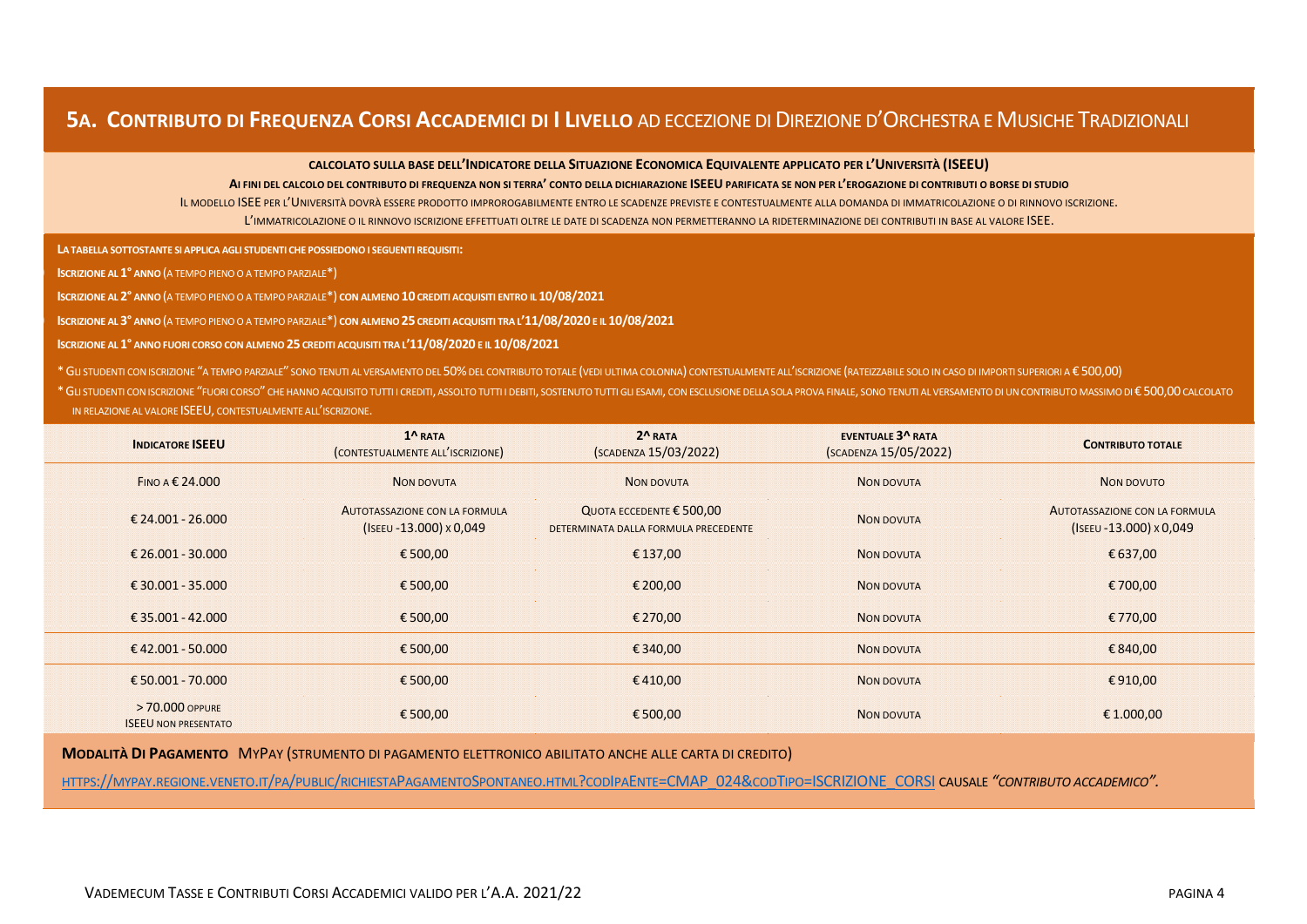## **6A. CONTRIBUTO DI FREQUENZA CORSI ACCADEMICI DI I LIVELLO DI DIREZIONE D'ORCHESTRA E MUSICHE TRADIZIONALI CONTRIBUTO DI FREQUENZA CORSI ACCADEMICI DI II LIVELLO**

#### **CALCOLATO SULLA BASE DELL'INDICATORE DELLA SITUAZIONE ECONOMICA EQUIVALENTE APPLICATO PER L'UNIVERSITÀ (ISEEU)**

#### **AI FINI DEL CALCOLO DEL CONTRIBUTO DI FREQUENZA NON SI TERRA' CONTO DELLA DICHIARAZIONE ISEEU PARIFICATA SE NON PER L'EROGAZIONE DI CONTRIBUTI O BORSE DI STUDIO**

IL MODELLO ISEE PER L'UNIVERSITÀ DOVRÀ ESSERE PRODOTTO IMPROROGABILMENTE ENTRO LE SCADENZE PREVISTE E CONTESTUALMENTE ALLA DOMANDA DI IMMATRICOLAZIONE O DI RINNOVO ISCRIZIONE. L'IMMATRICOLAZIONE O IL RINNOVO ISCRIZIONE EFFETTUATI OLTRE LE DATE DI SCADENZA NON PERMETTERANNO LA RIDETERMINAZIONE DEI CONTRIBUTI IN BASE AL VALORE ISEE.

**LA TABELLA SOTTOSTANTE SI APPLICA AGLI STUDENTI CHE POSSIEDONO I SEGUENTI REQUISITI:**

**ISCRIZIONE AL 1° ANNO**(A TEMPO PIENO O A TEMPO PARZIALE\*)

**ISCRIZIONE AL 2° ANNO**(A TEMPO PIENO O A TEMPO PARZIALE\*) **CON ALMENO 10 CREDITI ACQUISITI ENTRO IL 10/08/2021**

) **ISCRIZIONE AL 3° ANNO**(A TEMPO PIENO O A TEMPO PARZIALE\*) **CON ALMENO 25 CREDITI ACQUISITI TRA L'11/08/2020 E IL 10/08/2021**

**ISCRIZIONE AL 1° ANNO FUORI CORSO CON ALMENO 25 CREDITI ACQUISITI TRA L'11/08/2020 E IL 10/08/2021**

\*GLI STUDENTI CON ISCRIZIONE "A TEMPO PARZIALE" SONO TENUTI AL VERSAMENTO DEL 50%DEL CONTRIBUTO TOTALE (VEDI ULTIMA COLONNA) CONTESTUALMENTE ALL'ISCRIZIONE (RATEIZZABILE SOLO IN CASO DI IMPORTI SUPERIORI A € 500,00) \* GU STUDENTI CON ISCRIZIONE "FUORI CORSO" CHE HANNO ACQUISITO TUTTI I CREDITI. ASSOLTO TUTTI I DEBITI. SOSTENUTO TUTTI I DEBITI. SOSTENUTO TUTTI I DEBITI. SOSTENUTO TUTTI GU ESAMI. CON ESCLUSIONE DELLA SOLA PROVA FINALE.

IN RELAZIONE AL VALORE ISEEU, CONTESTUALMENTE ALL'ISCRIZIONE.

| <b>INDICATORE ISEEU</b>                        | $1^{\Lambda}$ RATA<br>(CONTESTUALMENTE ALL'ISCRIZIONE)    | $2^R$ RATA<br>(SCADENZA 15/03/2022)                                       | <b>EVENTUALE 3^ RATA</b><br>(SCADENZA 15/05/2022) | <b>CONTRIBUTO TOTALE</b>                                  |
|------------------------------------------------|-----------------------------------------------------------|---------------------------------------------------------------------------|---------------------------------------------------|-----------------------------------------------------------|
| FINO A € 24,000                                | €0,00                                                     | € 0,00                                                                    | £0,00                                             | € 0,00                                                    |
| $£24.001 - 26.000$                             | AUTOTASSAZIONE CON LA FORMULA<br>(ISEEU - 13.000) X 0,049 | QUOTA ECCEDENTE $\epsilon$ 500,00<br>DETERMINATA DALLA FORMULA PRECEDENTE | <b>NON DOVUTA</b>                                 | AUTOTASSAZIONE CON LA FORMULA<br>(ISEEU - 13.000) X 0,049 |
| $£26.001 - 28.000$                             | €500,00                                                   | € 228,00                                                                  | NON DOVUTA                                        | €728,00                                                   |
| € 28.001 - 30.000                              | € 500,00                                                  | € 250,00                                                                  | <b>NON DOVUTA</b>                                 | €750,00                                                   |
| € 30.001 - 35.000                              | €500,00                                                   | €400,00                                                                   | <b>NON DOVUTA</b>                                 | €900,00                                                   |
| € 35.001 - 42.000                              | €500,00                                                   | €500,00                                                                   | <b>NON DOVUTA</b>                                 | € 1.000,00                                                |
| €42.001 - 50.000                               | €500,00                                                   | €500,00                                                                   | € 100,00                                          | € 1.100,00                                                |
| € 50.001 - 70.000                              | €500,00                                                   | €500,00                                                                   | € 200,00                                          | € 1.200,00                                                |
| > 70.000 OPPURE<br><b>ISEEU NON PRESENTATO</b> | €500,00                                                   | €500,00                                                                   | € 300,00                                          | € 1.300,00                                                |

**MODALITÀ DI PAGAMENTO** MYPAY (STRUMENTO DI PAGAMENTO ELETTRONICO ABILITATO ANCHE ALLE CARTA DI CREDITO)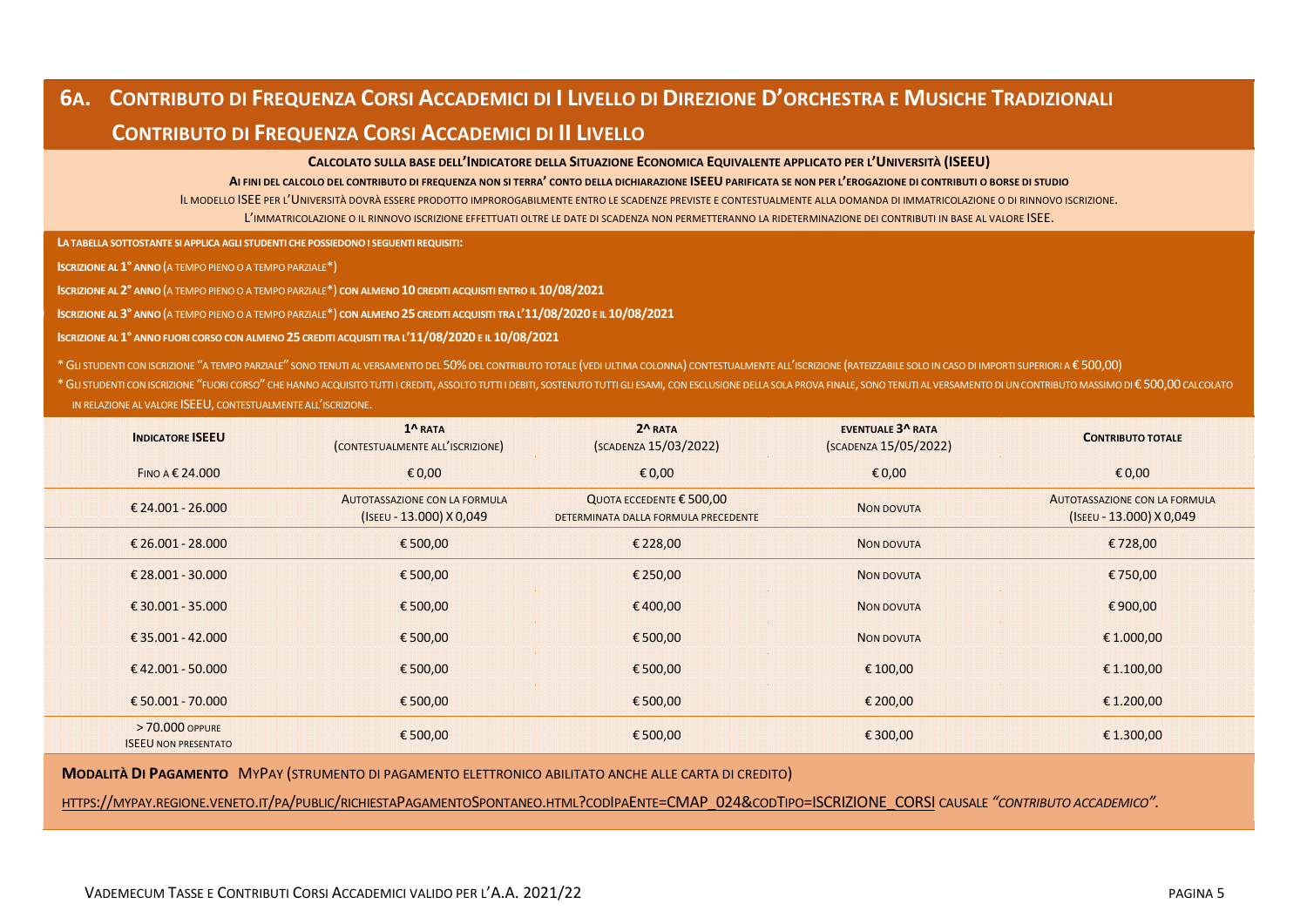## **5B. CONTRIBUTO DI FREQUENZA CORSI ACCADEMICI DI I LIVELLO** AD ECCEZIONE DI DIREZIONE D'ORCHESTRA E MUSICHE TRADIZIONALI

**CALCOLATO SULLA BASE DELL'INDICATORE DELLA SITUAZIONE ECONOMICA EQUIVALENTE APPLICATO PER L'UNIVERSITÀ (ISEEU)**

**AI FINI DEL CALCOLO DEL CONTRIBUTO DI FREQUENZA NON SI TERRA' CONTO DELLA DICHIARAZIONE ISEEU PARIFICATA SE NON PER L'EROGAZIONE DI CONTRIBUTI O BORSE DI STUDIO**

IL MODELLO ISEE PER L'UNIVERSITÀ DOVRÀ ESSERE PRODOTTO IMPROROGABILMENTE ENTRO LE SCADENZE PREVISTE E CONTESTUALMENTE ALLA DOMANDA DI IMMATRICOLAZIONE O DI RINNOVO ISCRIZIONE. L'IMMATRICOLAZIONE O IL RINNOVO ISCRIZIONE EFFETTUATI OLTRE LE DATE DI SCADENZA NON PERMETTERANNO LA RIDETERMINAZIONE DEI CONTRIBUTI IN BASE AL VALORE ISEE.

**LA TABELLA SOTTOSTANTE SI APPLICA AGLI STUDENTI CHE NON POSSIEDONO I REQUISITI INDICATI NELLA TABELLA 5A**

\*GLI STUDENTI CON ISCRIZIONE "A TEMPO PARZIALE" SONO TENUTI AL VERSAMENTO DEL 50%DEL CONTRIBUTO TOTALE (VEDI ULTIMA COLONNA)

CONTESTUALMENTE ALL'ISCRIZIONE (RATEIZZABILE SOLO IN CASO DI IMPORTI SUPERIORI A € 500,00)

\* GLI STUDENTI CON ISCRIZIONE "FUORI CORSO" CHE HANNO ACQUISITO TUTTI I CREDITI, ASSOLTO TUTTI I DEBITI, SOSTENUTO TUTTI GLI ESAMI, CON ESCLUSIONE DELLA SOLA PROVA FINALE, SONO TENUTI AL VERSAMENTO DI UN CONTRIBUTO MASSIMO IN RELAZIONE AL VALORE ISEEU, CONTESTUALMENTE ALL'ISCRIZIONE.

| <b>INDICATORE ISEEU</b>                        | $1^{\Lambda}$ RATA<br>(CONTESTUALMENTE ALL'ISCRIZIONE)                                                               | $2^A$ RATA<br>(SCADENZA 15/03/2022)                                       | <b>EVENTUALE 3^ RATA</b><br>(SCADENZA 15/05/2022) | <b>CONTRIBUTO TOTALE</b>                                                                                                            |
|------------------------------------------------|----------------------------------------------------------------------------------------------------------------------|---------------------------------------------------------------------------|---------------------------------------------------|-------------------------------------------------------------------------------------------------------------------------------------|
| FINO A € 24.000                                | € 200,00                                                                                                             | <b>NON DOVUTA</b>                                                         | <b>NON DOVUTA</b>                                 | € 200,00                                                                                                                            |
| € 24.001 - 26.000                              | AUTOTASSAZIONE CON LA FORMULA<br>(ISEEU -13.000) X 0,049<br>AUMENTATA DEL 50% CON UN MINIMO DI<br><b>200,00 EURO</b> | QUOTA ECCEDENTE $\epsilon$ 500,00<br>DETERMINATA DALLA FORMULA PRECEDENTE | <b>NON DOVUTA</b>                                 | <b>AUTOTASSAZIONE CON LA FORMULA</b><br>$(ISEEU - 13.000) \times 0.049$<br>AUMENTATA DEL 50% CON UN MINIMO DI 200,00<br><b>EURO</b> |
| € 26.001 - 30.000                              | €500,00                                                                                                              | €455,00                                                                   | <b>NON DOVUTA</b>                                 | €955,00                                                                                                                             |
| €30.001 - 35.000                               | €500,00                                                                                                              | €500,00                                                                   | € 50,00                                           | €1.050,00                                                                                                                           |
| €35.001 - 42.000                               | €500,00                                                                                                              | €500,00                                                                   | € 155,00                                          | € 1.155,00                                                                                                                          |
| €42.001 - 50.000                               | €500,00                                                                                                              | €500,00                                                                   | € 260,00                                          | € 1.260,00                                                                                                                          |
| € 50.001 - 70.000                              | €500,00                                                                                                              | €500,00                                                                   | €365,00                                           | € 1.365,00                                                                                                                          |
| > 70,000 OPPURE<br><b>ISEEU NON PRESENTATO</b> | €500,00                                                                                                              | €500,00                                                                   | €500,00                                           | €1.500,00                                                                                                                           |

**MODALITÀ DI PAGAMENTO** MYPAY (STRUMENTO DI PAGAMENTO ELETTRONICO ABILITATO ANCHE ALLE CARTA DI CREDITO)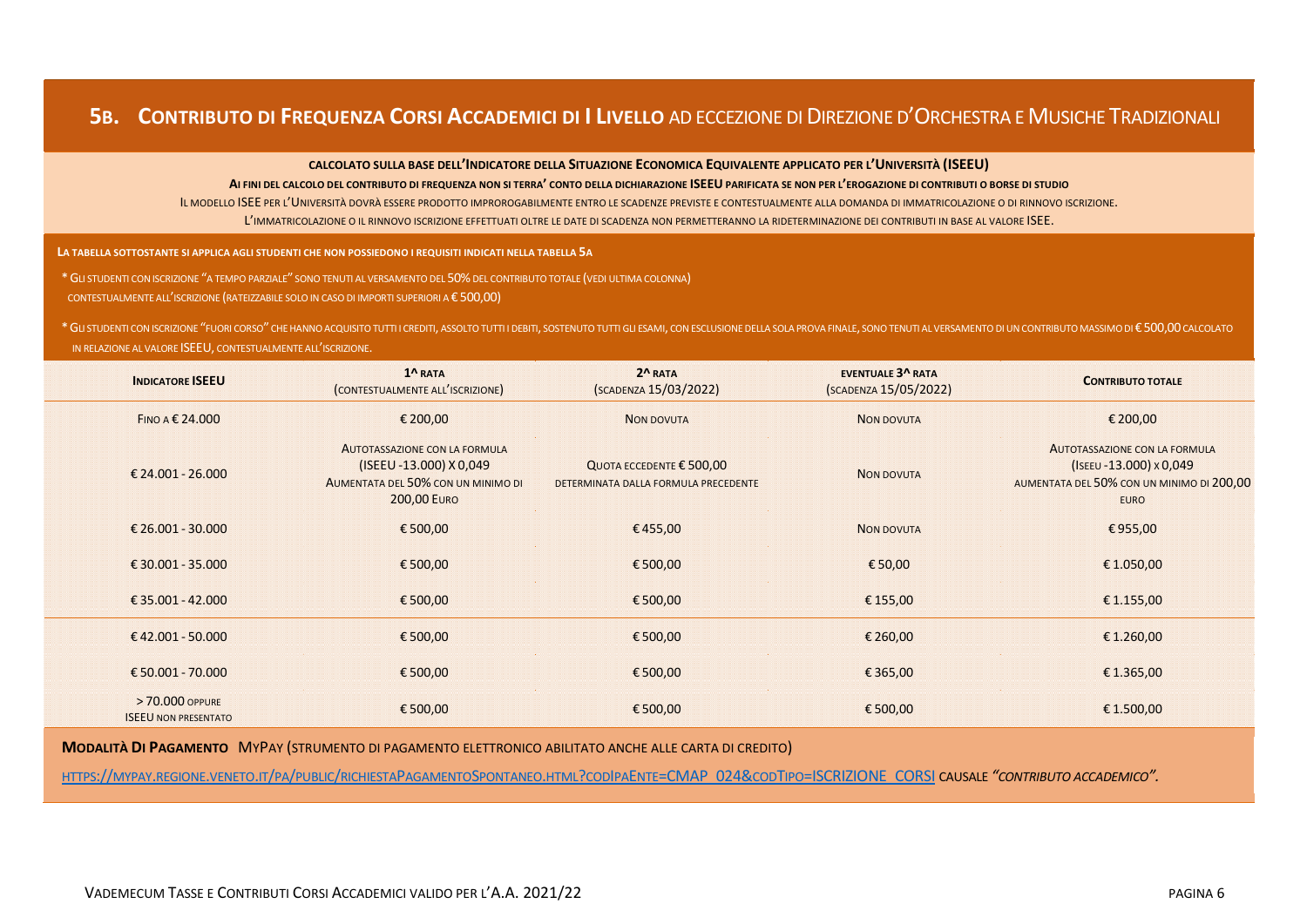## **6B. CONTRIBUTO DI FREQUENZA CORSI ACCADEMICI DI I LIVELLO DI DIREZIONE D'ORCHESTRA E MUSICHE TRADIZIONALI CONTRIBUTO DI FREQUENZA CORSI ACCADEMICI DI II LIVELLO**

**C ALCOLATO SULLA BASE DELL'INDICATORE DELLA SITUAZIONE ECONOMICA EQUIVALENTE APPLICATO PER L'UNIVERSITÀ (ISEEU)**

**AI FINI DEL CALCOLO DEL CONTRIBUTO DI FREQUENZA NON SI TERRA' CONTO DELLA DICHIARAZIONE ISEEU PARIFICATA SE NON PER L'EROGAZIONE DI CONTRIBUTI O BORSE DI STUDIO**

IL MODELLO ISEE PER L'UNIVERSITÀ DOVRÀ ESSERE PRODOTTO IMPROROGABILMENTE ENTRO LE SCADENZE PREVISTE E CONTESTUALMENTE ALLA DOMANDA DI IMMATRICOLAZIONE O DI RINNOVO ISCRIZIONE. L'IMMATRICOLAZIONE O IL RINNOVO ISCRIZIONE EFFETTUATI OLTRE LE DATE DI SCADENZA NON PERMETTERANNO LA RIDETERMINAZIONE DEI CONTRIBUTI IN BASE AL VALORE ISEE.

**LA TABELLA SOTTOSTANTE SI APPLICA AGLI STUDENTI CHE NON POSSIEDONO I REQUISITI INDICATI NELLA TABELLA 6A**

\*GLI STUDENTI CON ISCRIZIONE "A TEMPO PARZIALE" SONO TENUTI AL VERSAMENTO DEL 50%DEL CONTRIBUTO TOTALE (VEDI ULTIMA COLONNA)

CONTESTUALMENTE ALL'ISCRIZIONE (RATEIZZABILE SOLO IN CASO DI IMPORTI SUPERIORI A € 500,00)

\* GU STUDENTI CON ISCRIZIONE "FUORI CORSO" CHE HANNO ACQUISITO TUTTI I CREDITI. ASSOLTO TUTTI I DEBITI. SOSTENUTO TUTTI GU ESAMI. CON ESCLUSIONE DELLA SOLA PROVA FINALE. SONO TENUTI AL VERSAMENTO DI UN CONTRIBUTO MASSIMO IN RELAZIONE AL VALORE ISEEU, CONTESTUALMENTE ALL'ISCRIZIONE.

| <b>INDICATORE ISEEU</b>                        | 1^RATA<br>(CONTESTUALMENTE ALL'ISCRIZIONE)                                                                                          | $2^A$ RATA<br>(SCADENZA 15/03/2022)                                       | <b>EVENTUALE 3^ RATA</b><br>(SCADENZA 15/05/2022) | <b>CONTRIBUTO TOTALE</b>                                                                                              |
|------------------------------------------------|-------------------------------------------------------------------------------------------------------------------------------------|---------------------------------------------------------------------------|---------------------------------------------------|-----------------------------------------------------------------------------------------------------------------------|
| FINO A $\epsilon$ 24,000                       | € 200,00                                                                                                                            | NON DOVUTA                                                                | <b>NON DOVUTA</b>                                 | € 200,00                                                                                                              |
| € 24.001 - 26.000                              | <b>AUTOTASSAZIONE CON LA FORMULA</b><br>$(ISEEU - 13.000) \times 0.049$<br><b>AUMENTATA DEL 50%</b><br>CON UN MINIMO DI 200,00 EURO | QUOTA ECCEDENTE $\epsilon$ 500,00<br>DETERMINATA DALLA FORMULA PRECEDENTE | <b>NON DOVUTA</b>                                 | AUTOTASSAZIONE CON LA FORMULA<br>$(ISEEU - 13.000) \times 0.049$<br>AUMENTATA DEL 50%<br>CON UN MINIMO DI 200,00 EURO |
| € 26.001 - 28.000                              | €500,00                                                                                                                             | €500,00                                                                   | €90,00                                            | €1.090,00                                                                                                             |
| € 28.001 - 30.000                              | €500,00                                                                                                                             | €500,00                                                                   | €150,00                                           | €1.150,00                                                                                                             |
| € 30.001 - 35.000                              | € 500,00                                                                                                                            | €500,00                                                                   | €350,00                                           | € 1.350,00                                                                                                            |
| €35.001 - 42.000                               | €500,00                                                                                                                             | €500,00                                                                   | €500,00                                           | €1.500,00                                                                                                             |
| €42.001 - 50.000                               | €500,00                                                                                                                             | €500,00                                                                   | € 650,00                                          | € 1.650,00                                                                                                            |
| € 50.001 - 70.000                              | € 500,00                                                                                                                            | €500,00                                                                   | €800,00                                           | €1.800,00                                                                                                             |
| > 70,000 OPPURE<br><b>ISEEU NON PRESENTATO</b> | €500,00                                                                                                                             | €500,00                                                                   | €950,00                                           | €1.950,00                                                                                                             |

**MODALITÀ DI PAGAMENTO** MYPAY (STRUMENTO DI PAGAMENTO ELETTRONICO ABILITATO ANCHE ALLE CARTA DI CREDITO)